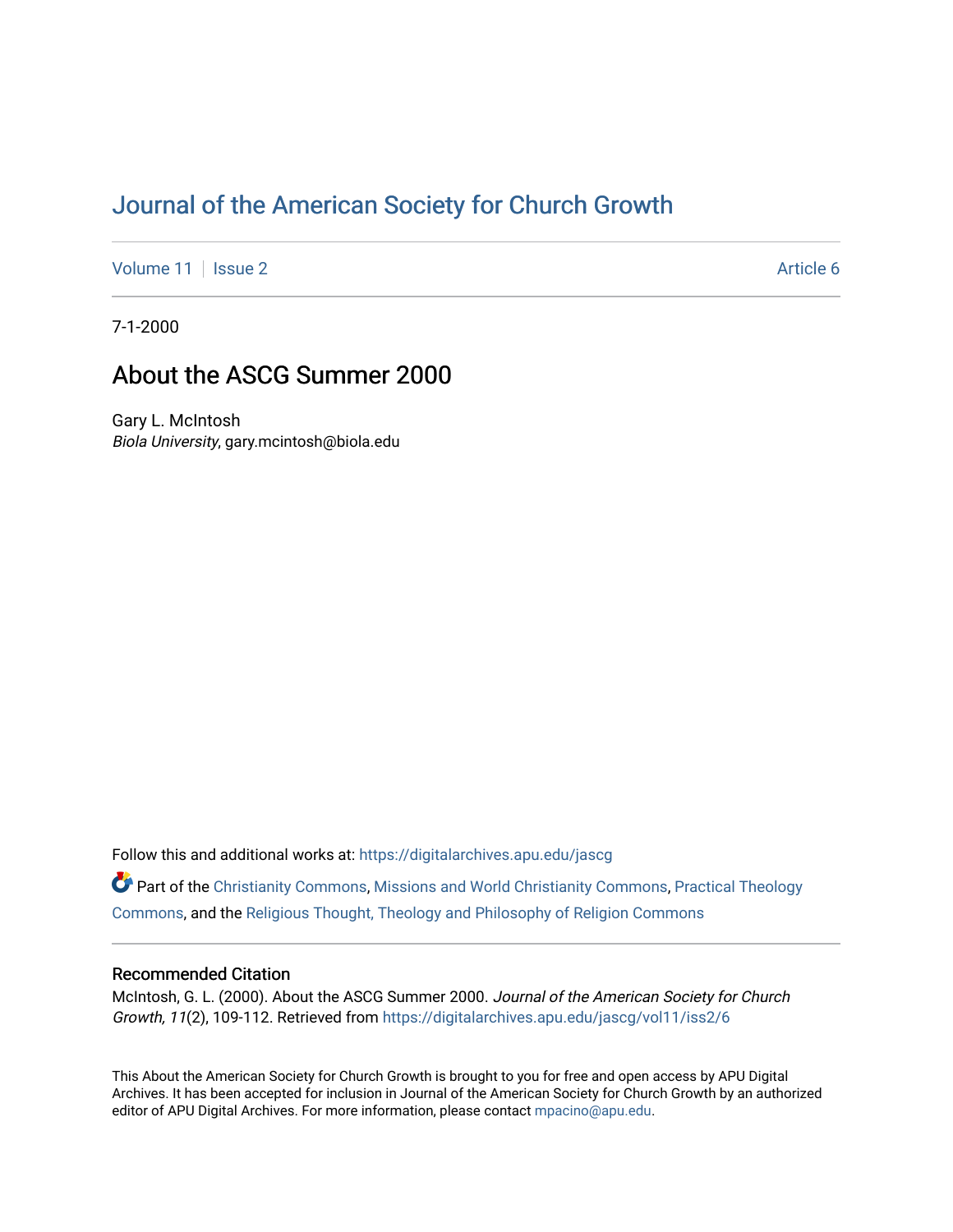### Information for Subscribers and Writers

Copyright : Copyrights on articles are held by the writers. Requests for permission to reproduce material from the journal, except for brief quotations in scholarly reviews and publications, should be directed to the writers.

Subscription Rates: The subscription rate is \$24 per year for three issues. Canada and foreign subscriptions are an additional \$5 for each year. Individual copies are \$10 each. All prices are US Funds. Subscriptions, renewals, orders, and change-of-address notifications should be sent to: Dr. G.L. McIntosh, ASCG Journal, 13800 Biola Ave, La Mirada, CA 90639 USA. Copies are distributed free of charge to all paid-up members of the American Society for Church Growth and to supporting institutions.

Sponsoring Institutions: Talbot School of Theology (La Mirada, CA), 21st Century Strategies (Port Arkansas, TX), Leadership Network (Dallas, TX), The McIntosh Church Growth Network (Temecula, CA), The Church of the Nazarene (Kansas City, MO), and The Pentecostal Holiness Church (Oklahoma City, OK). [Sponsoring institutions assist in the publication of the ASCG Journal by contributing a minimum of \$100 per year. Two copies are sent to the sponsoring institution for the library or designated individual.]

Submission of Articles: The Journal of the American Society for Church Growth welcomes articles of high standards of original scholarship and of general interest dealing with all aspects of Church Growth. Reasoned responses to past articles will be considered, as well as book reviews.

- Send two copies (typewritten and double-spaced) to Dr. Gary L. McIntosh, Editor, Talbot School of Theology, 13800 Biola Ave., La Mirada, CA 90639. One of the two copies should delete the author's name on the title page, etc. for purposes of blind review. In addition, please include a copy of the article on computer disc if at all possible.
- Follow the guidelines for style found in The Chicago Manual of Style or K.L Turabian's Manual for Writers.
- Include an abstract of no more than 150 words on a separate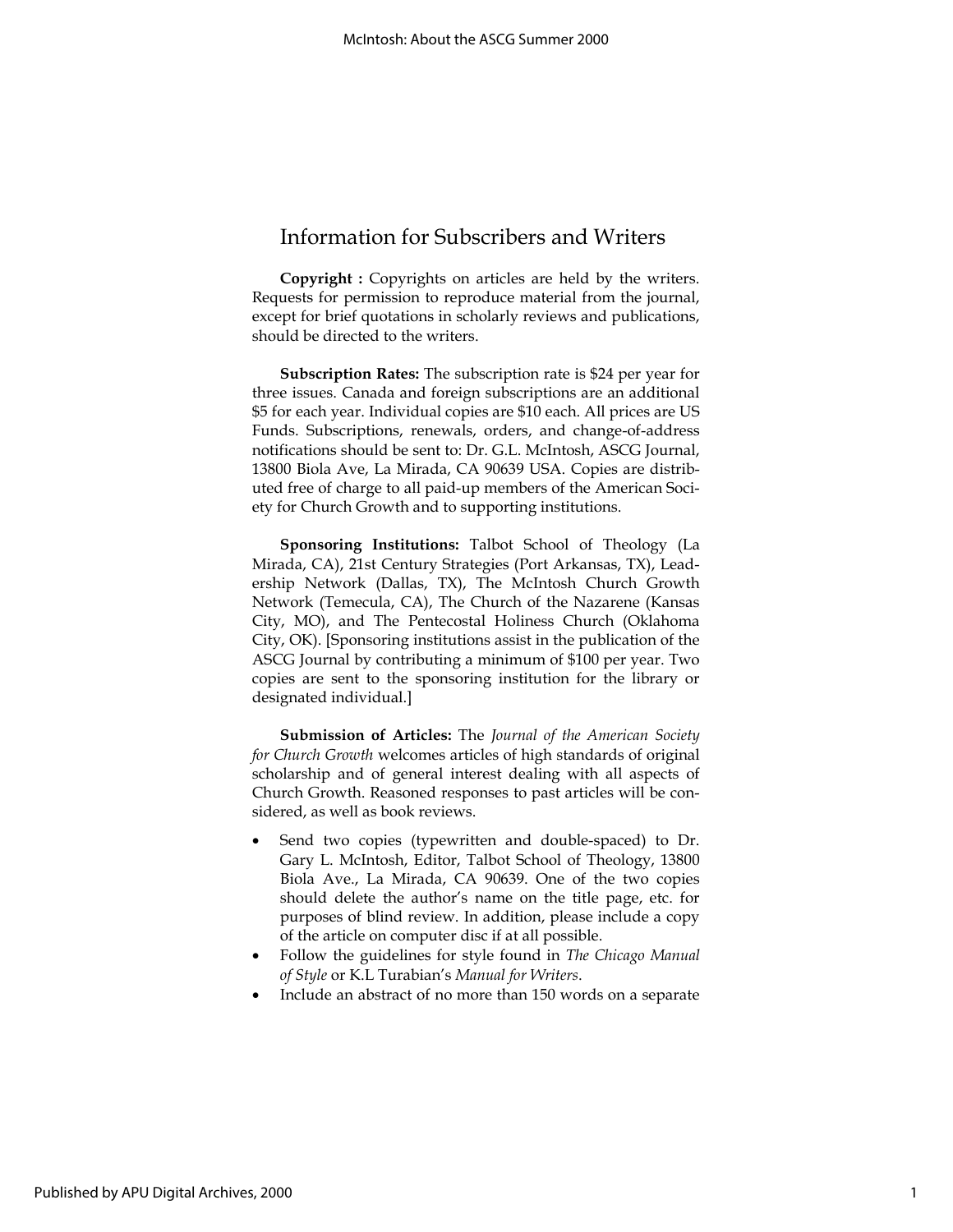110

sheet of paper.

- Limit articles to 15 double-spaced pages, excluding tables, figures, and references. Book reviews should be 3 to 4 pages and responses 7 to 10 pages in length.
- Include the following current vita information for each writer: address, title, degree(s), and institution(s) where earned, and specialization(s).

All manuscripts will be acknowledged promptly and processed as quickly as possible. The review process generally takes two months. Appearance of accepted articles in print is approximately six months or as forthcoming article backlog allows. Contributors receive five complimentary copies of the issue in which their article appears. Correspondence with the editor may also be by phone (562) 903-6000 X5559, fax (909) 506-3086 or email: gary\_mcintosh@peter.biola.edu

### The Donald A. McGavran Award

Once each year the American Society for Church Growth presents the Donald A. McGavran Award to an individual who has made a significant contribution to the Church Growth Movement in the United States.

The award recipients to date are:

| Win Arn                | 1989 |
|------------------------|------|
| C. Peter Wagner        | 1990 |
| Carl F. George         | 1991 |
| Wilbert S. McKinnley   | 1992 |
| Robert Logan           | 1993 |
| <b>Bill Sullivan</b>   | 1994 |
| Elmer Towns            | 1994 |
| Flavil R. Yeakley, Jr. | 1995 |
| George G. Hunter, III  | 1996 |
| Eddie Gibbs            | 1997 |
| Gary L. McIntosh       | 1998 |
| Kent R. Hunter         | 1999 |
|                        |      |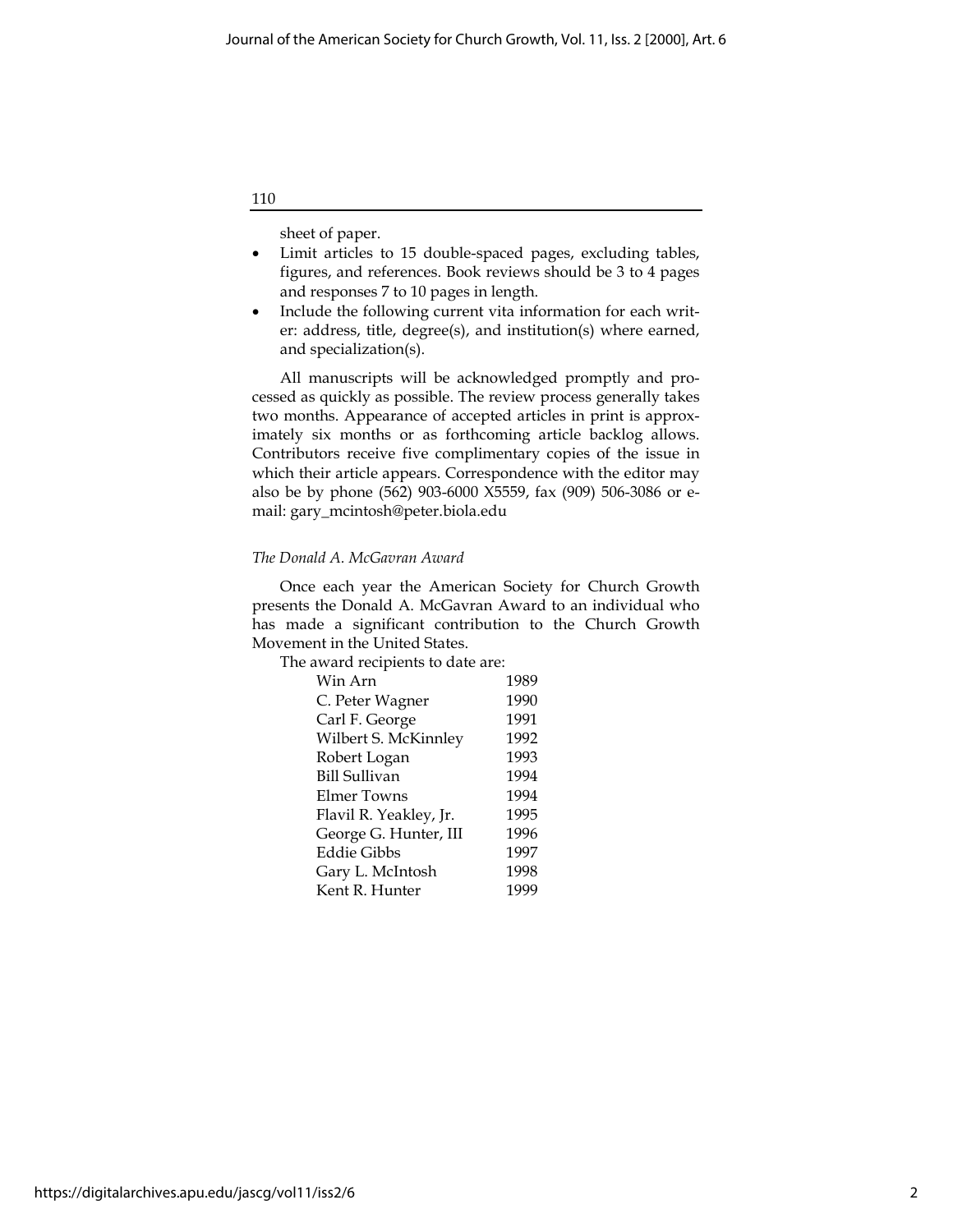## The American Society for Church Growth

#### What is the ASCG?

The American Society for Church Growth is a professional association of Christian leaders worldwide whose ministry activities are based on the basic and key principles of church growth as originally developed by the late Donald McGavran.

### Who Can Join the ASCG?

ASCG membership is open to all who wish a professional affiliation with colleagues in the field. It includes theoreticians, such as professors of church growth, and practitioners, such as pastors, denominational executives, parachurch leaders, and consultants. Some members specialize in domestic or monocultural church growth, while others are cross-culturally oriented.

#### Why Join the ASCG?

The ASCG provides a forum for maximum exposure to leaders, ministries, and resources on the cutting edge of the Church Growth Movement.

The Annual meeting provides the opportunity for research updates and information on new resources and ministry developments, as well as fellowship and encouragement from colleagues in church growth. Membership in ASCG includes a subscription to Strategies for Today's Leaders magazine and the Journal of American Church Growth.

### How to Join the ASCG?

For further information on membership, the annual meeting and registration contact:

> The American Society for Church Growth Office of Continuing Education Fuller Theological Seminary 135 N Oakland Ave Pasadena, CA 91182 Phone: (626) 584-5290 Fax: (626) 584-5313